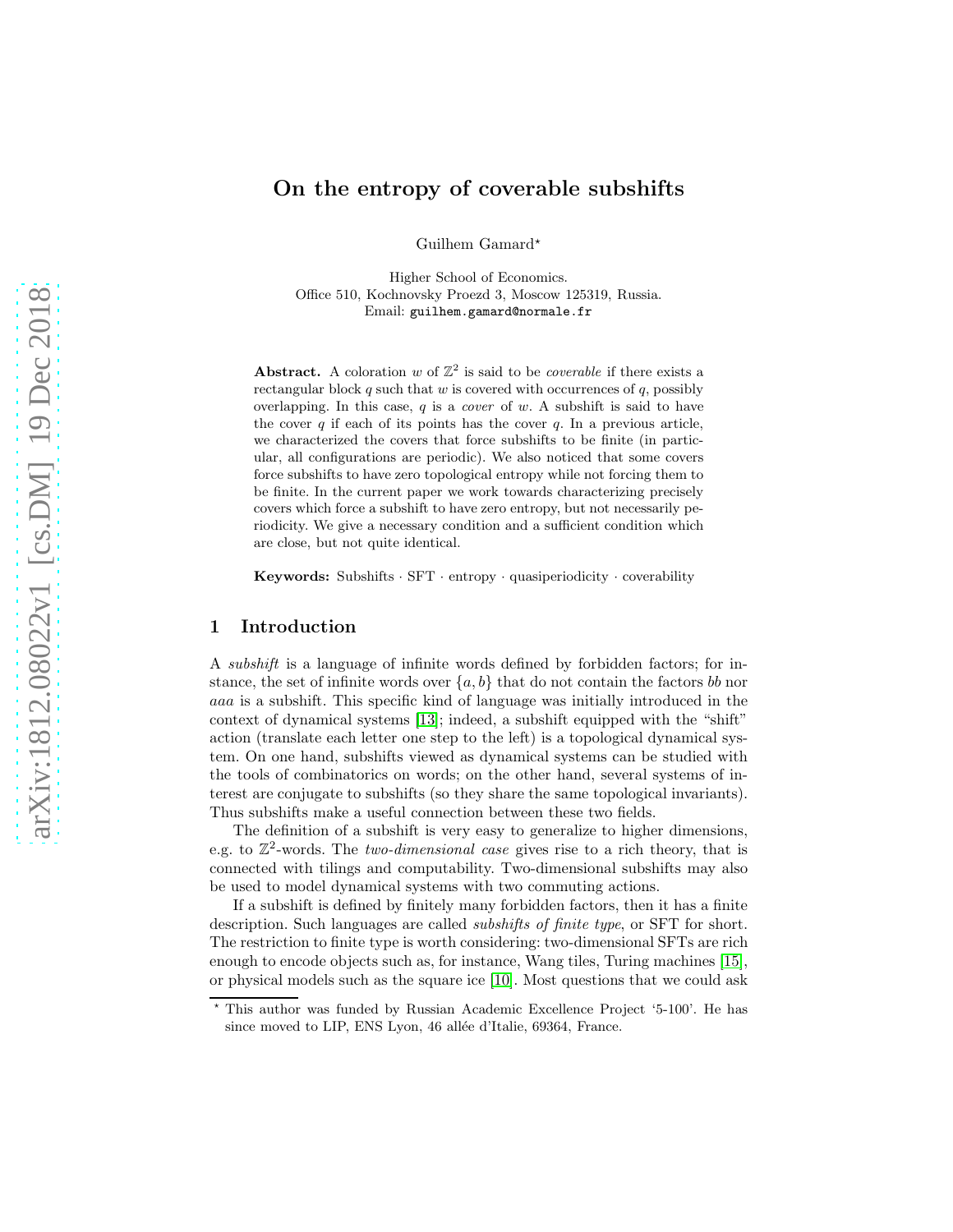on SFTs (e.g., emptiness, equality) are decidable in dimension 1, but undecidable in dimension 2 and higher.

In this article, we focus on two-dimensional SFTs.

A classical problem is to compute the *topological entropy* of two-dimensional SFTs. From a dynamics point of view, entropy is the average number of "information bits" encoded in each point of the system. From the combinatorial perspective, on the other hand, entropy is connected with factor complexity, i.e., the number of factors of length n (or squares of size  $n \times n$  in 2D) occurring in the subshift in function of  $n$ . Finally, topological entropy is connected with the notion of *residual entropy* in physics.

It is not possible to compute the entropy of an arbitrary  $SFT X$ , because we need some information about X. This paper considers the class of *coverable* subshifts. A  $\mathbb{Z}^2$ -word w *has the cover* q if q is a rectangular block and w is covered with occurrences of q, possibly overlapping. A subshift *has the cover* q if each of its elements has the cover q. (Note that the term *quasiperiodic* is sometimes used for *coverable* in the context of one-dimensional words.)

Our motivations to study coverability are threefold. 1. Overlaps in general are an important part of combinatorics on one-dimensional words. This article is motivated by the larger project to build a combinatorics on two-dimensional words. Other work considering two-dimensional overlaps is also conducted [\[1\]](#page-11-3), although not in the context of subshifts. 2. The definition of coverability may be later relaxed; for instance, we might allow several covers, where each point of a  $\mathbb{Z}^2$ -word would have to be covered by one or the other of those covers. By relaxing the definition more and more, we might understand the entropy of larger and larger families of SFTs. However, we have to start this project with the most constrained definition: one cover of rectangular shape. 3. The famous Penrose tilings [\[14\]](#page-11-4) can be described in terms of a single tile that overlaps itself [\[9\]](#page-11-5). In one dimension, the family of standard Sturmian words (which are right-infinite words) can be characterized in terms of covers [\[5\]](#page-11-6). These examples show that coverable phenomena are found in otherwise natural examples of words, so it makes sense to port this definition to SFTs.

Coverability was initially defined on finite words, in the context of text algorithms [\[2\]](#page-11-7); it was subsequently generalized to infinite words and 1D-subshifts [\[11](#page-11-8)[,12\]](#page-11-9). In parallel, its connections with morphisms on words and Sturmian words were throughoutly studied [\[8,](#page-11-10) and its references]. All this work in one dimension will provide us with ideas and techniques to study the two-dimensional case, but the generalization to higher dimensions is far from trivial and new ideas are also required.

In two dimensions, an efficient algorithm to find the covers of any finite, square-word is known [\[3\]](#page-11-11). Besides, a few properties of coverable 2D SFTs were proven in previous articles, notably about entropy, minimality and uniform frequencies [\[4](#page-11-12)[,6\]](#page-11-13).

This paper is structured as follows. In Section [2,](#page-2-0) after a quick review of basic definitions and notation, we prove that the language of q-coverable configurations is an SFT for all  $q$ . Then we try to compute its entropy in function of  $q$ .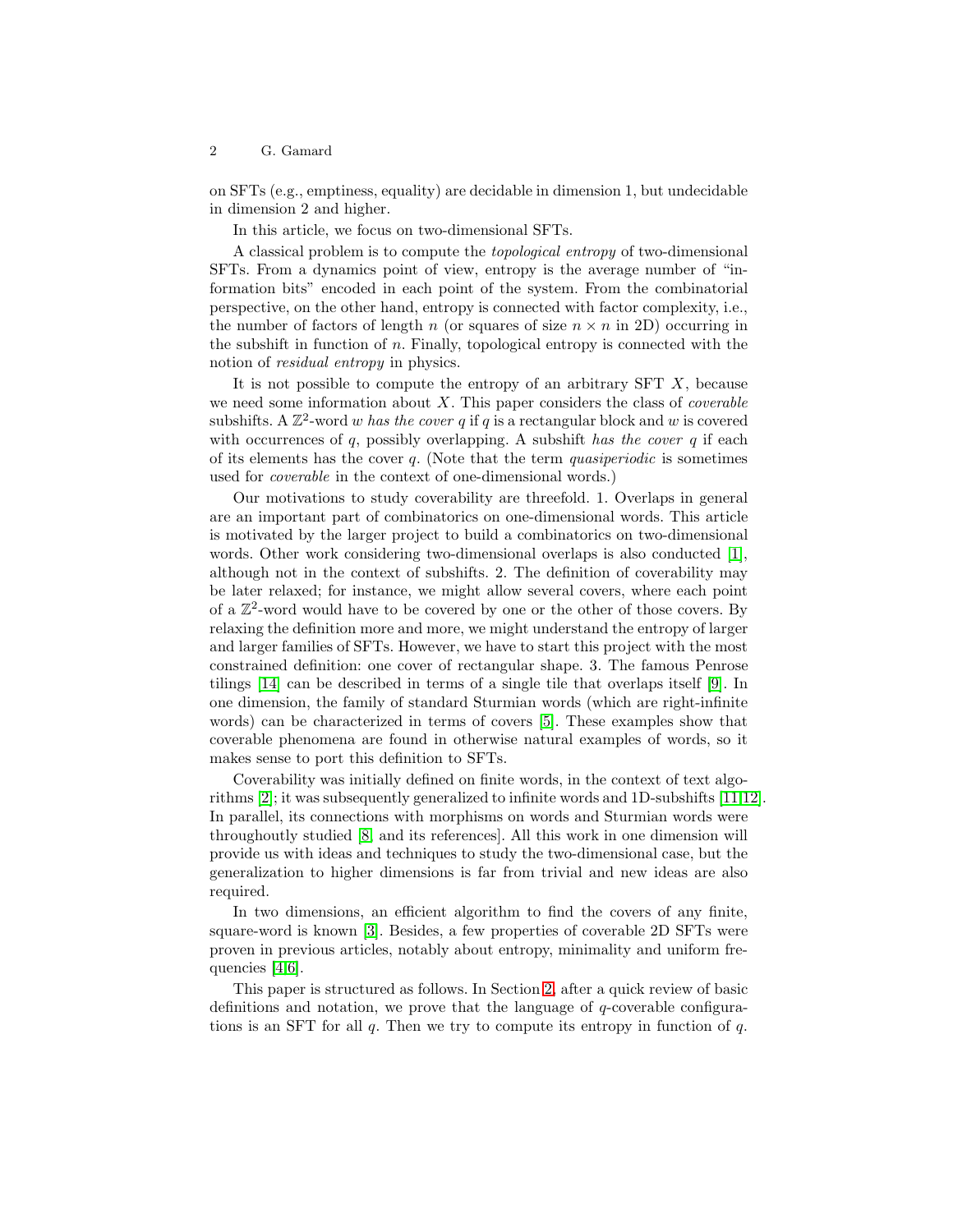Since exact values are difficult to obtain, we engage in a simpler task: characterize which q's yield zero entropy and which yield strictly positive entropy. In Section [3,](#page-4-0) we give a necessary condition for strictly positive entropy. Then, in Section [4,](#page-8-0) we define *interchangeable pairs*, and show how this notion is useful to compute enropies of coverable subshifts. Finally, in Section [5,](#page-9-0) we give a sufficient condition for positive entropy, which is close to (but not quite) the negation of the necessary condition; we also give a lower bound on the entropy for subshifts that satisfy the sufficient condition. Our conclusion is Section [6:](#page-10-0) we give a few open problems and state our acknowledgements.

## <span id="page-2-0"></span>2 Preliminaries

We start by reviewing definitions and notation. A *configuration* is a coloring of  $\mathbb{Z}^2$ whose colors are taken from some finite alphabet Σ. A *domain* is a finite subset of  $\mathbb{Z}^2$  and a *fragment* is a coloring of a domain. When we consider a fragment up to translation, i.e., we are not interested in its position in the plane, we call it a *pattern*. A *block* is a pattern p whose domain is a rectangle, i.e., there exists natural (nonnegative) integers m, n such that dom(p) = {0, ...,  $m-1$ }  $\times$  $\{0, \ldots, n-1\}$ . The number m is the *width* and the number n the *height* of the rectangle. The *position* of a block is the position of its bottom, left-hand corner. We note  $\sum^{m \times n}$  the set of all blocks of size  $m \times n$  over alphabet  $\Sigma$ . Here are the intuitive correspondences with the unidimensional case:

| configuration $\iff$ infinite word |  |
|------------------------------------|--|
| pattern, block $\iff$ finite word  |  |

fragment  $\iff$  occurrence of a finite word in an infinite word

If  $D$  is a set (in particular a domain), then  $|D|$  denotes the cardinality of  $D$ . If u is either a pattern or a fragment, then |u| denotes the cardinality of dom(u).

Let  $u$  denote a pattern,  $w$  a configuration or a pattern, and  $D$  a domain. The notation  $w(D)$  refers to the restriction of w to domain D. If  $u = w(D)$ , (so in particular  $dom(u) = D$  up to translation), then we say that u *occurs in* w.

Let f denote a fragment. Elements of  $\mathbb{Z}^2$  are often called *positions*; if  $(i, j)$ belongs to dom(f), then we say that f *covers* the position  $(i, j)$ . Two fragments said to be *neighbouring* if the union of their domains is simply connected (counting only vertical and horizontal neighbours) and if they agree on the intersections of their domains (which might be empty). If moreover the intersection of their domains is not empty, then we say that they *overlap*.

**Definition 1.** Let q denote a block. A fragment, pattern, or a configuration w is said to be *q-coverable* if each position of its domain is covered by a copy of q. Formally, there exist domains  $D_1, \ldots, D_n$  (possibly  $n = \infty$ ) such that  $dom(w) = \bigcup_{i=1}^{n} D_i$  and  $w(D_i)$  is equal to q up to translation for all i.

**Definition 2.** A set of configurations  $X$  is a subshift if and only if there exists a set of patterns  $\mathcal F$  such that  $X$  is the set of configurations in which no element of F occur, i.e.,  $X = \{x \in \Sigma^{\mathbb{Z}^2} \mid \forall D \subseteq \mathbb{Z}^2, x(D) \notin \mathcal{F}\}.$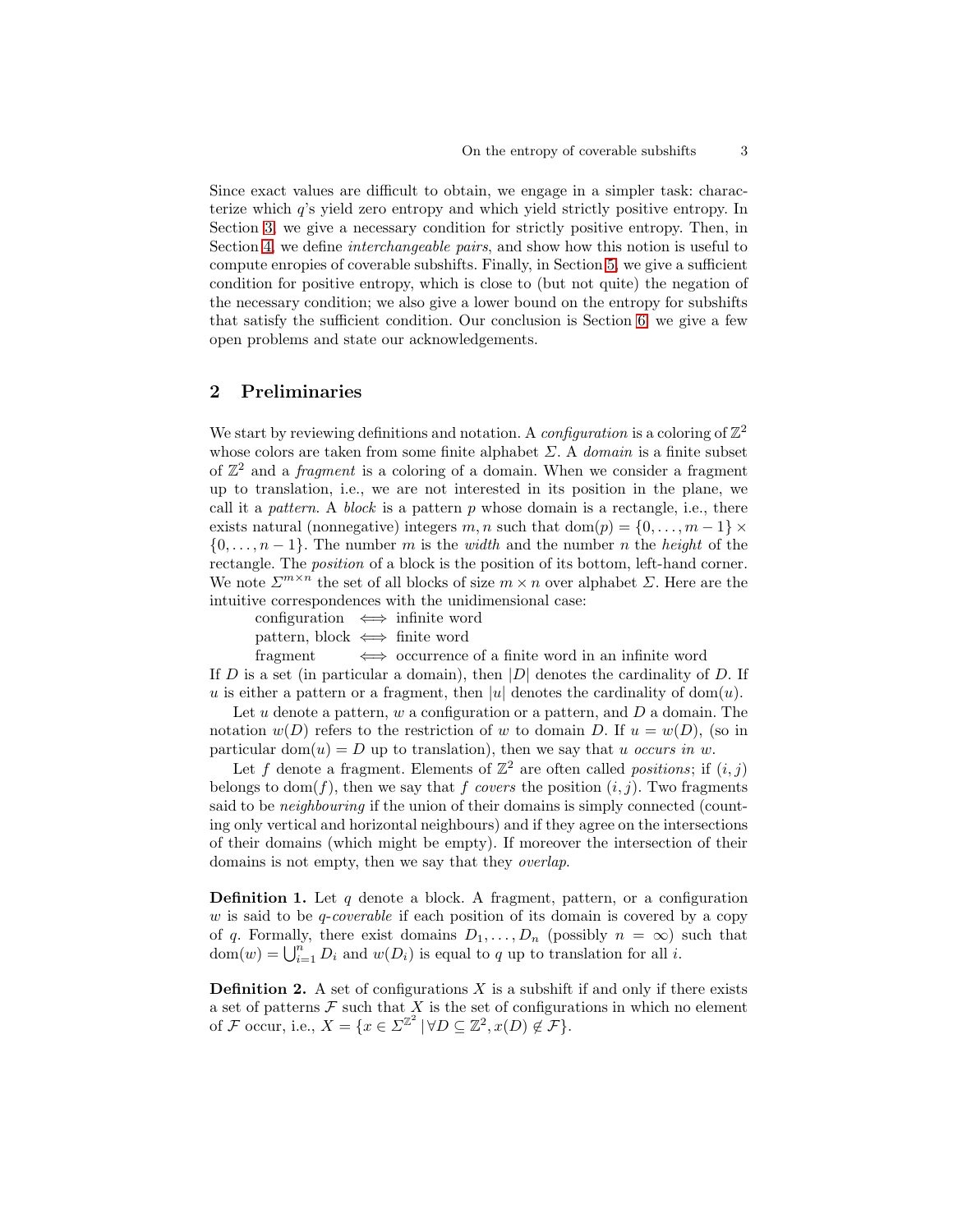Note that two different sets of forbidden patterns might yield the same subshift. If  $\mathcal F$  can be made finite, then X is said to be a *subshift of finite type* (or SFT for short).

<span id="page-3-0"></span>Each subshift is stable by translation: if X is a subshift,  $x \in X$ ,  $y \in \Sigma^{\mathbb{Z}^2}$  and there is a vector v such that  $y(\mathbf{u}) = x(\mathbf{u} + \mathbf{v})$  for all  $\mathbf{u}$ , then  $y \in X$ .

Proposition 3. *Given a block* q*, the set of all* q*-coverable configurations is a subshift of finite type, that we note*  $X_q$ *.* 

**Remark.** Let w denote a fragment or a configuration and  $(x, y)$  the position of a copy of q in w. Then that copy of q covers the position  $(0, 0)$  if and only if  $-|w| + 1 \le x \le 0$  and  $-|h| + 1 \le y \le 0$ .

*Proof (of Proposition [3\)](#page-3-0)*. Let  $(w, h)$  denote the dimensions of dom(q). Define the domain  $D = \{-|w| + 1, \ldots, |w| - 1\} \times \{-|h| + 1, \ldots, |h| - 1\}$  and F the set of patterns with domain  $D$  that do not contain any occurrence of  $q$ . We show that q-coverable configurations are exactly the configurations that avoid the patterns in F.

In an arbitrary configuration w covered by q, each block of size  $(2|w|-1, 2|h|-1)$ 1) contains at least one occurrence of  $q$ . Suppose not; we can assume without loss of generality that our faulty block is at position  $(-|w|+1, -|h|+1)$ . Then, by the remark above, the position  $(0, 0)$  is not covered by q in w: a contradiction.

Conversely, if  $w$  is a configuration *not* covered by  $q$ , then some pattern from  $F$  occurs in it. Indeed, there exists a position in w which is not covered by q; assume without loss of generality that this position is  $(0, 0)$ . Then by the remark above,  $w(D)$  does not contain any occurrence of q, so it belongs to  $\mathcal{F}$ .

As a conclusion,  $X_q$  is the set of configurations that do not contain any pattern in  $F$ . Since all forbidden blocks have domain  $D$ , which is a finite set, the set  $\mathcal F$  itself is finite, so  $X_q$  is a subshift of finite type.

**Definition 4.** If r is a block and  $m, n$  natural integers, we call  $r^{m \times n}$  the pattern made of  $m$  copies of  $r$  concatenated horizontally, repeated  $n$  times vertically. If q can be written  $r^{n \times m}$  for some strictly positive integers  $m, n$ , then we say that r is a *root* of q. Since  $q = q^{1 \times 1}$ , the block q is always a root of q. If q has no root besides itself, we say that it is *primitive*.

When  $q$  is nonprimitive, it has an unique primitive root which is root of all other roots [\[4,](#page-11-12) Lemma 4].

**Definition 5.** If w and u are two different blocks such that u occurs in two opposite corners of w, then u is called a *border* of w.

For instance, a, b and  $b^{2\times 2}$  are borders of  $\begin{array}{cc} a & b & b \\ b & b & c \end{array}$ . Observe that a block is never a border of itself, but the empty block is a border of all blocks.

**Theorem 6 (See [\[4,](#page-11-12) Theorem 5]).** Let q denote a block; then  $X_q$  is infinite *if and only if the primitive root of* q *has a nonempty border.*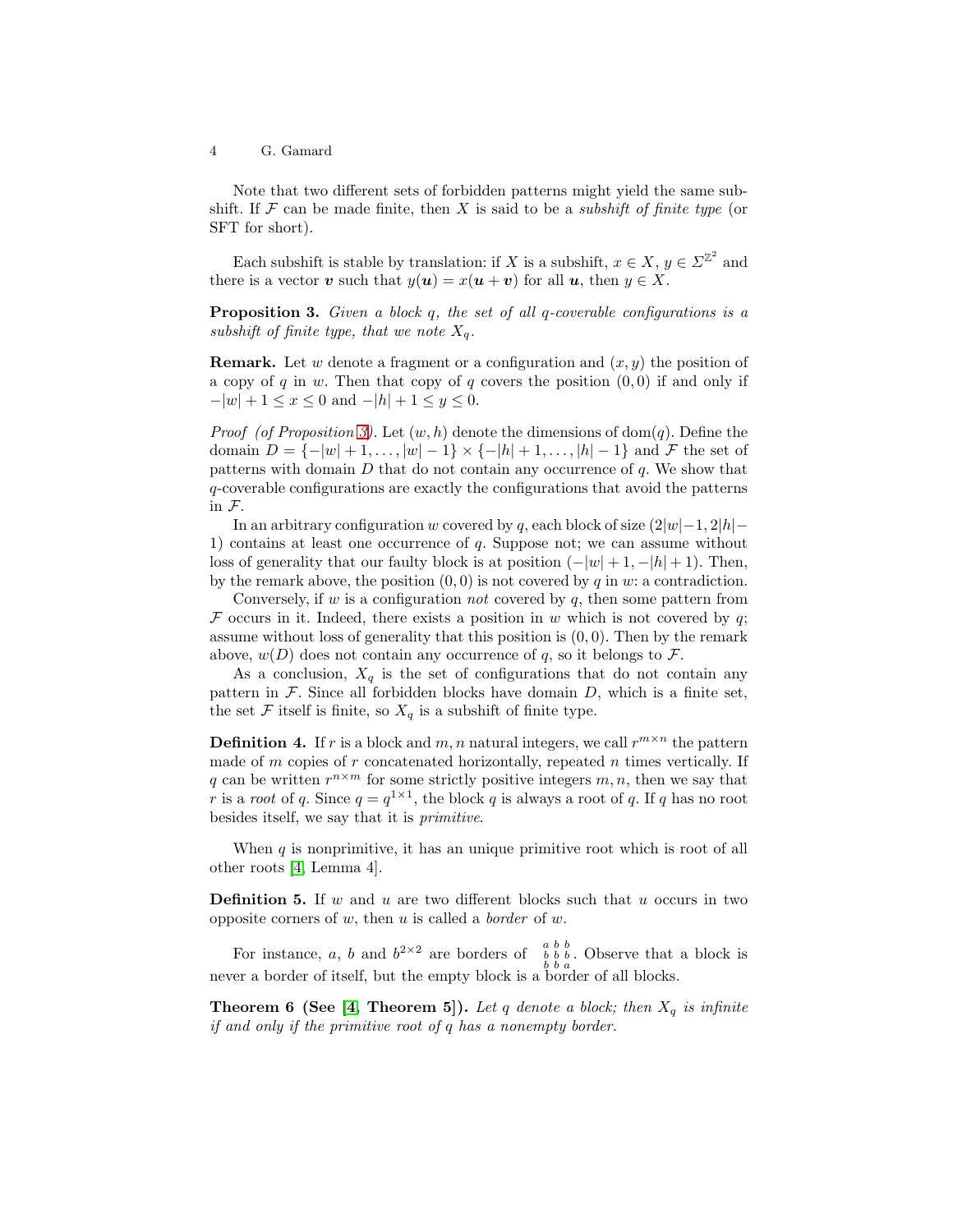Generally speaking we are interested in getting more results which describe Xq, given properties on q. In this paper, we focus on the *topological entropy* which is, intuitively, the average number of bits necessary to encode one cell of one configuration in X.

**Definition 7.** Let X denote a subshift and  $L(X)$  the set of all blocks occuring in a configuration of X, i.e.,  $L(X) = \{p \mid \exists x \in X, \ p \text{ occurs in } x\}.$  Define  $L_{m,n}(X)$  to be the set of blocks of size  $m \times n$  occurring in X, that is to say,  $L_{m,n}(X) = L(X) \cap \Sigma^{m \times n}$ . The *topological entropy* of X is the number:

$$
h(X) = \lim_{n \to \infty} \frac{\log_2(|L_{n,n}(X)|)}{n^2}
$$

This limit always exists. (In the one-dimensional case, the sequence  $log(|L_n(X)|)$ ) is subadditive, so by the subadditivity lemma  $\log(|L_n(X)|)/n$  coverges. The passage to higher dimensions boils down to a computation.) Observe that if  $|L_{n,n}(X)| \sim \varepsilon^{n^2}$  for some positive  $\varepsilon$ , then  $h(X) = \log_2 \varepsilon$ . Otherwise, if  $|L_{n,n}(X)|$ grows slower than any  $\varepsilon^{n^2}$ , then  $h(X) = 0$ . Thus the maximal value for the topological entropy is  $\log_2 |\Sigma|$ , because there is at most  $|\Sigma|^{n^2}$  elements in  $L_{n,n}(X)$ .

## <span id="page-4-0"></span>3 A necessary condition for strictly positive entropy

Definition 8. If a block has two borders in consecutive corners that are neigh-bouring (see Figure [1\)](#page-4-1), then we say that it satisfies the condition  $(*)$ .



<span id="page-4-1"></span>**Fig. 1.** Illustration of the condition  $(*).$ 

Let q denote an arbitrary block. If q has a full-width or full-height border, i.e. a border having the same width (resp. the same height) as q itself, then q satisfies the condition (∗). Indeed, this full-width or full-height border occurs in two consecutive corners, and it obviously overlaps with itself.

<span id="page-4-2"></span>**Theorem 9.** Let q denote a primitive block. If  $X_q$  has positive entropy, then q *satisfies the condition* (∗)*.*

The contraposition is also interesting: if  $q$  does not satisfy the condition  $(*),$ then  $X_q$  has zero entropy.

If  $q$  is nonprimitive, then it has a full-width or a full-height border and thus it satisfies condition  $(*)$ . Besides, if q covers some pattern or configuration w, then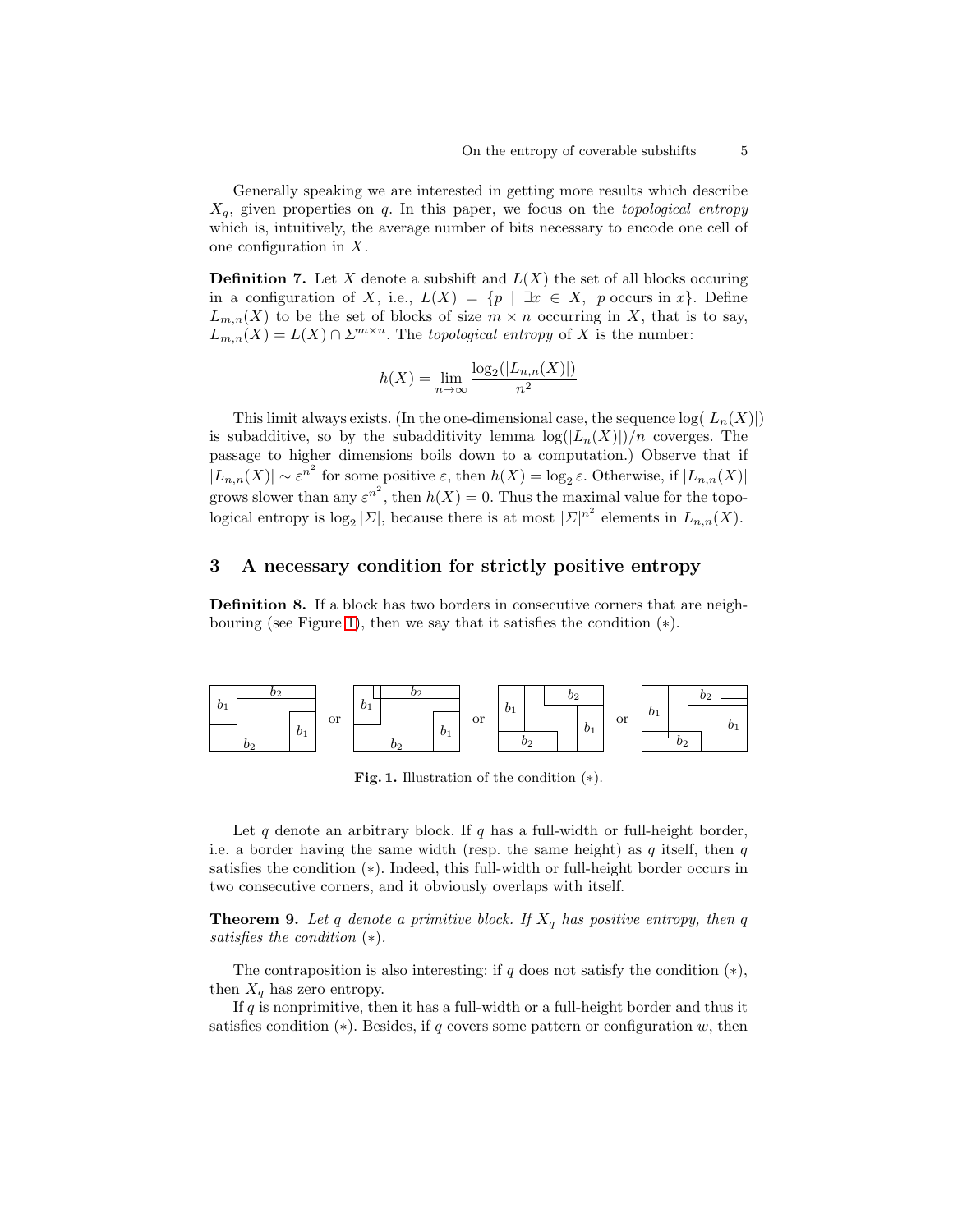so does each root of  $q$ . Therefore it makes sense to restrict ourselves to primitive covers. We could lift this restriction by replacing, in condition (∗) and elsewhere, the term *border* with *border that is not a power of the primitive root*. This would require extra precautions in the proofs while not adding any significant value to our results, so we will keep the supposition that  $q$  is primitive.

The remainder of this section is devoted to the proof of Theorem [9.](#page-4-2)

**Definition 10.** Let w denote a configuration with a cover q. We note by  $\rho(i, j)$ the topmost among the rightmost occurrences of q covering position  $(i, j)$ .

This means that we first select the rightmost copies of q covering position  $(i, j)$ , and then among them (if there are several) we select the topmost one. Observe that if q does not satisfy the condition  $(*)$ , then the "rightmost occurrence of q covering position  $(i, j)$ " is unique: we don't need to select the topmost one. Indeed, if we had two rightmost occurrences covering  $(i, j)$ , they would share the same x-coordinate, and either they would be equal, or  $q$  would have a full-width border: as explained above, this implies the condition (∗).

<span id="page-5-0"></span>The vector  $\rho$  implicitly depends on q and w, but there will be no ambiguity in what follows.

**Lemma 11.** Let q denote a primitive block of size  $m \times n$  that does not satisfy *condition* ( $*$ )*, and* w *a configuration covered by* q. Then  $\rho(0,0)$  *is either equal to*  $(0,0)$ *, or to*  $\rho(-1,0)$ *, or to*  $\rho(0,-1)$ *. In particular,*  $\rho(0,0)$  *is uniquely determined by*  $\rho(-1, 0)$  *and*  $\rho(0, -1)$ *.* 

*Proof.* Call  $(x, y)$  and  $(x', y')$  the positions of  $\rho(-1, 0)$  and  $\rho(0, -1)$ , respectively, and  $(i, j)$  the position of  $\rho(0, 0)$ . We have  $i \leq 0$  and  $j \leq 0$ , otherwise  $\rho(0, 0)$  would not cover the position  $(0, 0)$ . There are several cases to consider.

Case 1. If  $(x, y) = (x', y')$ , then necessarily we have  $(x, y) = (x', y') = (i, j)$ by definition of  $\rho$  and because dom(q) is convex (it is a rectangle).

*Case 2.* If  $\rho(-1,0)$  (respectively  $\rho(0,-1)$ ) contains  $(0,0)$ , then  $\rho(0,0)$  =  $\rho(-1,0)$  (respectively  $\rho(0,0) = \rho(0,-1)$ ) so  $\rho(0,0)$  is uniquely determined.

Now we have to consider the cases where the occurrences  $\rho(0,-1)$ ,  $\rho(-1,0)$ and  $\rho(0,0)$  are all different. We will prove that, in this situation, the position of  $\rho(0,0)$  is always  $(0,0)$ . There are two disjoint cases to consider: either  $\rho(0,-1)$ and  $\rho(-1,0)$  overlap, or they don't.

Case 3. Suppose that  $(x, y)$ ,  $(x', y')$ , and  $(i, j)$  are all different and that the occurrences of q at positions  $(x, y)$  and  $(x', y')$  overlap. We are in the situation of Figure [2,](#page-6-0) where coordinate  $(0, 0)$  is marked by the symbol  $\circ$ . If  $i = 0$  and  $j < 0$ , then Figure [3](#page-6-1) shows how q would satisfy the condition  $(*)$ : the hatched areas are the two consecutive borders which are neighbouring. If  $i < 0$  and  $j = 0$ , then Figure [4](#page-6-2) shows how q would satisfy the condition  $(*)$ . Finally, if both  $j < 0$  and  $i < 0$ , then we are in the situation of Figure [5.](#page-6-3) Consider  $(x'', y'') = \rho(x'-1, y-1)$ ; the coordinates  $(x' - 1, y - 1)$  are shown by the symbol • on Figure [5.](#page-6-3) Then the figure shows how the condition (∗) would be satisfied again. In this figure,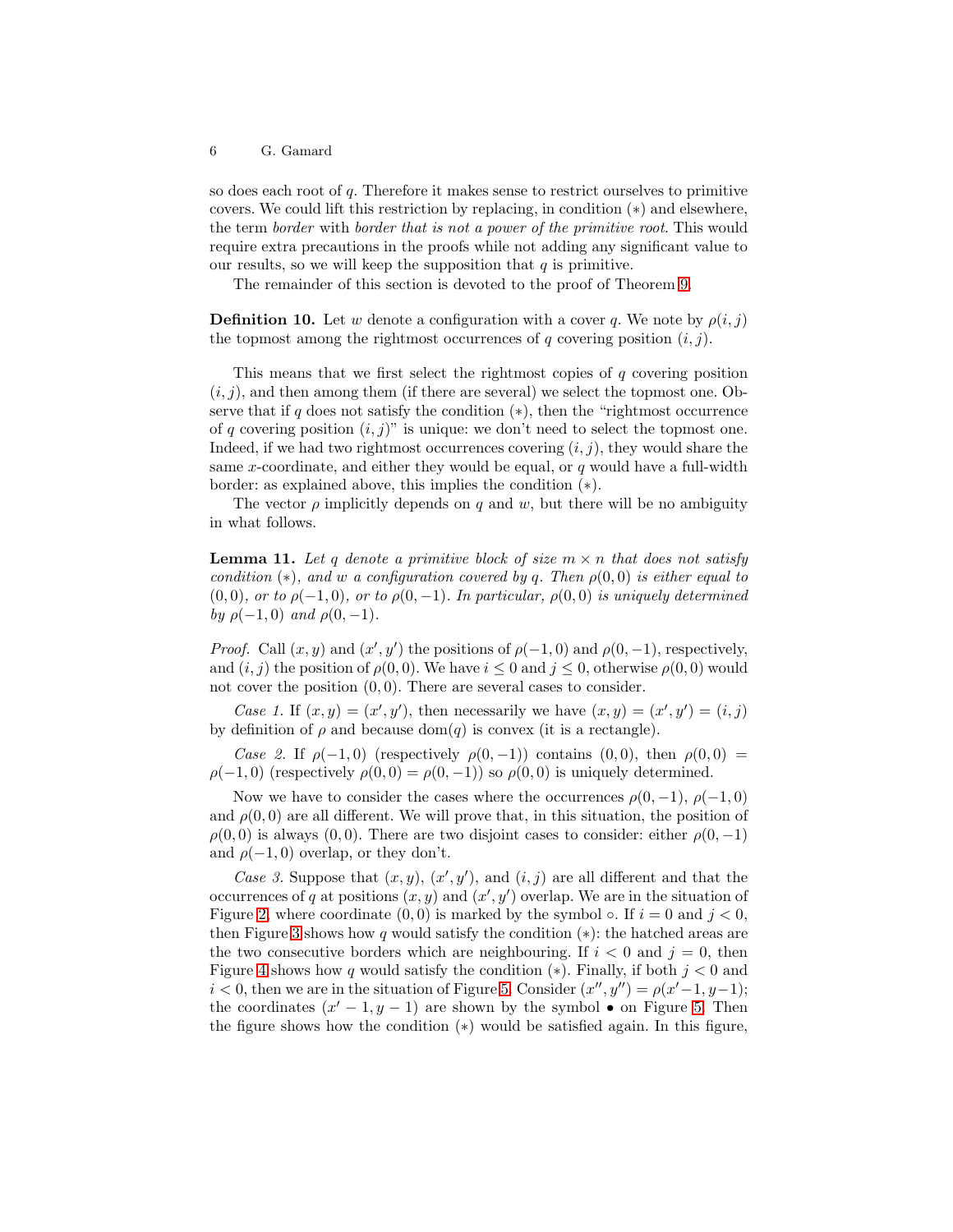

Case 3. The origin of the occurrence covering  $\circ$  is forced to be  $\circ$ , otherwise the

<span id="page-6-3"></span><span id="page-6-2"></span><span id="page-6-1"></span><span id="page-6-0"></span>condition (∗) is satisfied (see hatched lines).



Fig. 6.

<span id="page-6-7"></span><span id="page-6-4"></span>Case 4. The origin of the occurrence convering  $\circ$  is forced.



Fig. 10.

Fig. 11.

<span id="page-6-10"></span><span id="page-6-8"></span>Fig. 12.

<span id="page-6-15"></span><span id="page-6-14"></span><span id="page-6-12"></span><span id="page-6-11"></span><span id="page-6-9"></span>Fig. 13.

<span id="page-6-5"></span>Case 5. The origin of the occurrence covering  $\circ$  is forced.



<span id="page-6-13"></span><span id="page-6-6"></span>Case  $6$ . The origin of the occurrence covering  $\circ$  is forced.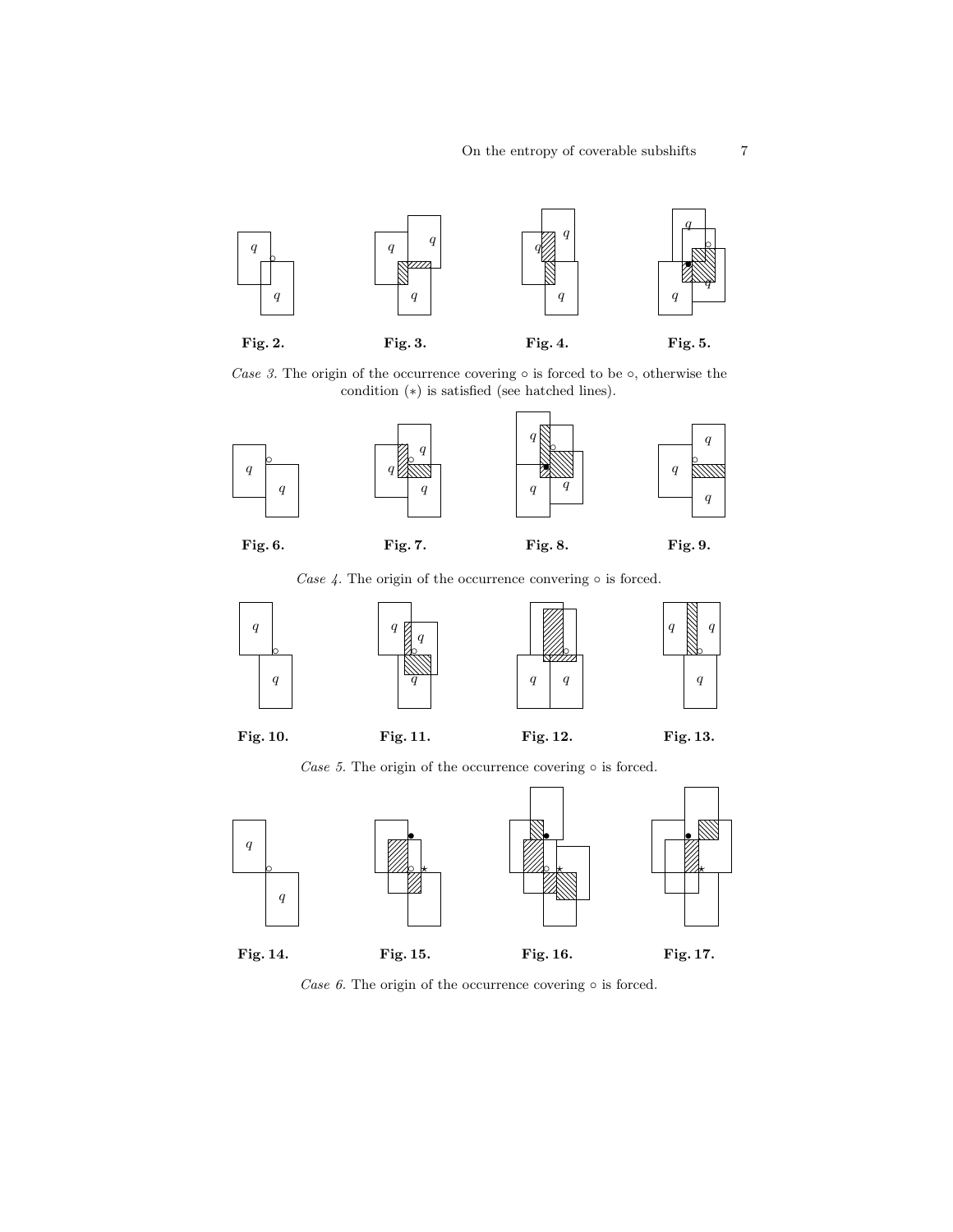$x'' = x' - m$  and  $y'' = y - n$ , but the argument works even if  $x''$  or  $y''$  or both were larger than that.

We still have to analyse the case where  $\rho(-1,0)$  and  $\rho(0,-1)$  do *not* overlap. There are three possibilities here: either  $x - x' = m$  (as in Figure [6\)](#page-6-4), or  $y' - y = n$ (as in Figure [10\)](#page-6-5), or both (as in Figure [14\)](#page-6-6). As before, we prove that  $\rho(0,0) =$  $(0, 0).$ 

*Case 4.* Suppose that  $\rho(-1,0)$ ,  $\rho(0,-1)$ , and  $\rho(0,0)$  are all different, that  $\rho(-1,0)$  and  $\rho(0,-1)$  do not overlap and that  $x'-x=m$ . We are in the situation of Figure [6.](#page-6-4) If  $i < 0$  and  $y \leq j < 0$  then the condition  $(*)$  is satisfied, as shown on Figure [7.](#page-6-7) If  $i < 0$  and  $j < y$ , then let  $(x'', y'')$  denote the position of  $\rho(x'-1, y-1)$ ; the coordinates  $(x'-1, y-1)$  are marked by the symbol  $\bullet$  on Figure [8.](#page-6-8) This figure shows how the condition  $(*)$  is satisfied (on the figure, the minimal  $x''$  and  $y''$  are represented, but the argument still works if  $x''$  or  $y''$  or both are larger). If  $i = 0$  and  $j < 0$  then q has a full-width border, as shown on Figure [9,](#page-6-9) so the condition (\*) is also satisfied. The only remaining case is  $(i, j) = (0, 0)$ .

*Case 5.* Suppose that  $\rho(-1,0)$ ,  $\rho(0,-1)$ , and  $\rho(0,0)$  are all different, that  $\rho(-1,0)$  and  $\rho(0,-1)$  do not overlap and that  $y'-y=n$ . We are in the situation of Figure [10.](#page-6-5) The reasonning is similar to the previous case, but the roles of  $x$ and y are swapped; see Figures [11,](#page-6-10) [12](#page-6-11) and [13.](#page-6-12)

*Case 6.*  $(x, y) = (-m, 0)$  and  $(x', y') = (0, -n)$ ; we are in the situation of Figure [14.](#page-6-6) We show that  $(i, j) = (0, 0)$ , so suppose towards a contradiction that  $(i, j) \neq (0, 0)$ , as on Figure [15.](#page-6-13) Let  $(k, \ell) = \rho(i + m, 0)$  and  $(k', \ell') = \rho(0, j + n)$ ; the coordinates  $(i + m, 0)$  and  $(0, j + n)$  are respectively shown as a • and a  $\star$ on Figure [15.](#page-6-13) If either  $k < 0$  or  $\ell' < 0$ , then the condition (\*) would be satisfied, as shown by Figure [16.](#page-6-14) The only remaining possibility is  $k = \ell' = 0$ . But then the condition (∗) is satisfied again, as shown on Figure [17.](#page-6-15)

*Conclusion.* We showed that, in each case, either  $\rho(0,0) = (0,0)$ , or  $\rho(0,0) =$  $\rho(-1, 0)$ , or  $\rho(0, 0) = \rho(0, -1)$ . Thus,  $\rho(0, 0)$  is uniquely determined by  $\rho(-1, 0)$ and  $\rho(0,-1)$ , and the lemma is proved.

*Proof (of Theorem [9\)](#page-4-2).* We prove the contraposition of the theorem: if q does not satisfy the condition  $(*)$ , then  $X_q$  has zero topological entropy. Recall that q is of size  $m \times n$ . Consider an arbitrary square occurring in a configuration of  $X_q$ , i.e., an element of  $L_{k,k}(X_q)$  for some  $k \in \mathbb{N}$ . This square appears in a configuration w in  $X_q$ , and we can assume without loss of generality that it has position  $(0, 0)$ . (Indeed, if a configuration belongs to  $X_q$ , so do all the translations of that configuration.) We will bound the number of possibilities for such a square.

Let I denote  $\{(-k, k), (-k+1, k-1), \ldots, (k, -k)\}\$  (the darkest cells in Fig-ure [18\)](#page-8-1). Suppose that we know  $\rho(i)$  for each i in I. By applying Lemma [11](#page-5-0) several times, we can uniquely determine  $\rho(i')$  for each i' in  $I' = \{(-k +$  $1, k), \ldots, (k, -k + 1)$  (this is I shifted one cell to the right, minus the bottommost cell). This information, in turn, determines  $\rho(i'')$  for each i'' in  $I'' =$  $\{(-k+2, k), \ldots, (k, -k+2)\}\$ , and so on. By iterating this process, we deduce the contents of the whole square  $\{0, \ldots, k-1\} \times \{0, \ldots, k-1\}$ , and even a bit more (see Figure [18\)](#page-8-1). The area that we can determine is not shaped like a square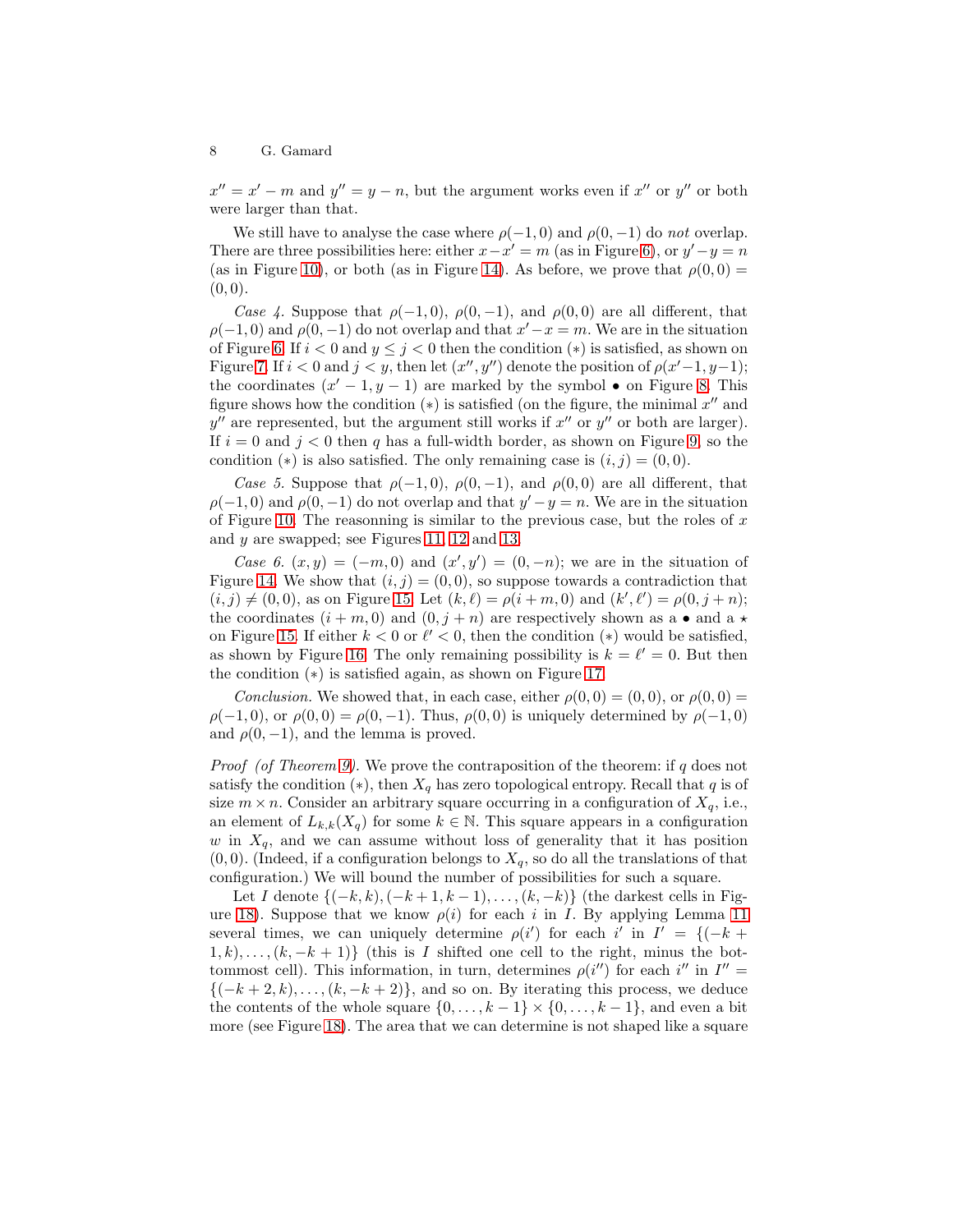in general, and there might have several  $k \times k$  squares in it. We can locate the desired square with two coordinates  $(x, y)$  satisfying  $0 \le x, y \le 2k + 1$ .



<span id="page-8-1"></span>Fig. 18. From  $\rho(I)$  we deduce  $\rho(I'), \rho(I''), \ldots$  and in the end we know the contents of the square.

For each i in I, there are nm possibilities for  $\rho(i)$ , so we can compute a bound on the number of  $k \times k$  squares in  $X_q$ : we have not more than  $u_k =$  $(2k+1)^2 \times (nm)^{2k+1}$  such squares. The sequence  $\log(u_k)/k^2$  converges to 0 as k grows to infinity, so the entropy of  $X_q$  must be zero. The theorem is proved.

# <span id="page-8-0"></span>4 Interchangeable pairs

Now our goal is to give a sufficient condition on a block q to force  $X_q$  to have strictly positive entropy. We use a tool called *interchangeable pairs*, which we define now. In what follows, a q*-patch* is a q-coverable pattern.

**Definition 12.** An *interchangeable pair for* q is a pair of different q-patches with the same domain.

Let  $p_1, p_2$  be an interchangeable pair for q and w a configuration in  $X_q$ . Any occurrence of  $p_1$  in w can be replaced with an occurrence of  $p_2$ ; the result would still be a configuration of  $X_q$  (and different from w). Hance the name interchangeable pair.

**Proposition 13.** Let q denote a primitive block. If the subshift  $X_q$  has strictly *positive entropy, then there exists an interchangeable pair for* q*.*

*Proof.* By contraposition: suppose that there is no interchangeable pair for q. Let  $n$  denote an integer and Y the set of  $q$ -patches whose domains contain a square of size  $n \times n$  and minimal for this property. In other terms, each y in Y contains a square of size  $n \times n$ , but if we remove one occurrence of q from y, then it is not the case anymore. Since there is no interchangable pair for  $q$ , each element of Y is uniquely determined by the shape of its domain, thus Y contains not more than  $|q|^{4n}$  elements. Ineed, the shape can be uniquely determined by attaching,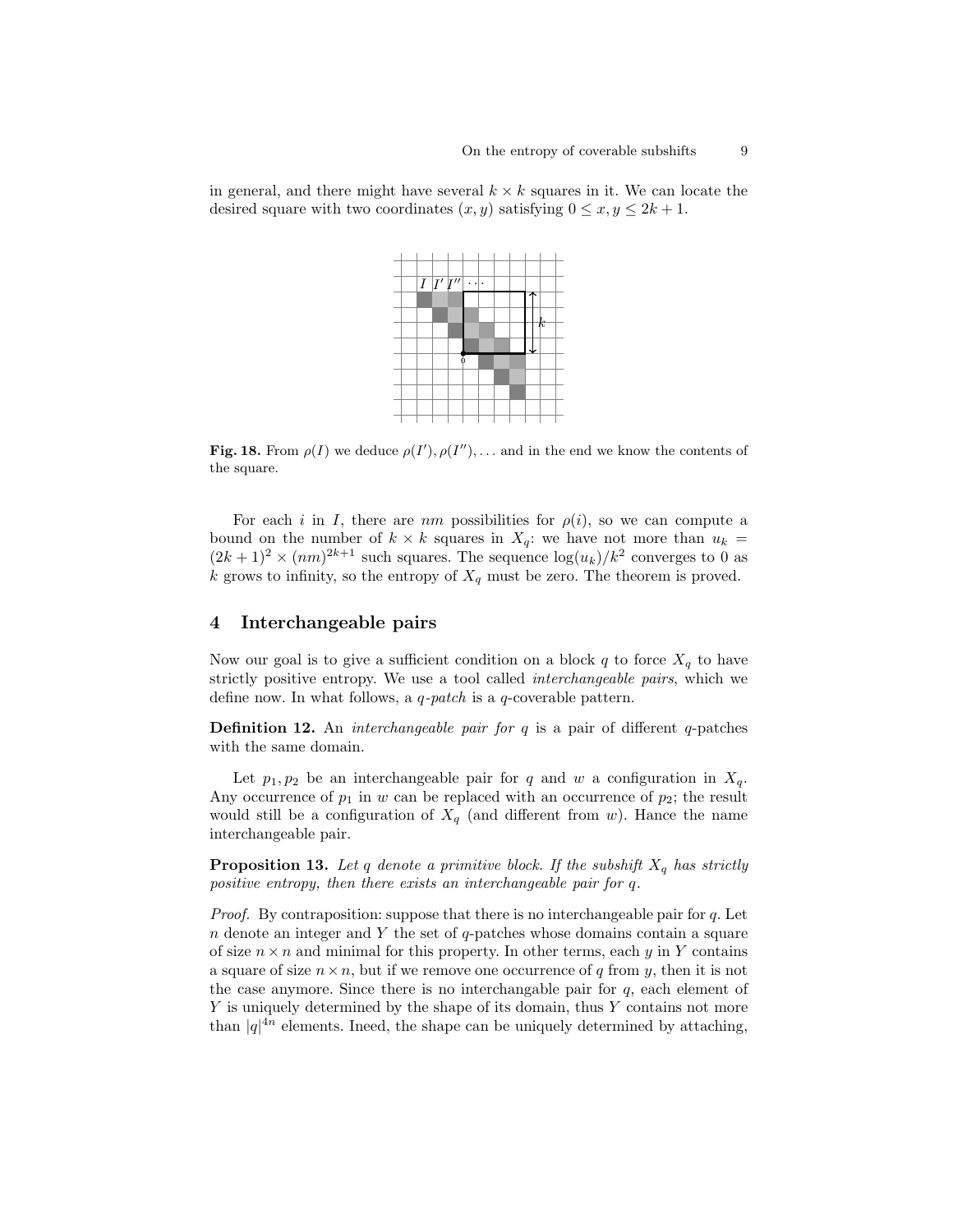for each cell in the frontier of the  $n \times n$ -square, the position of an occurrence of q relative to the cell. Any block c in  $L_{n,n}(X_q)$  is uniquely determined by an element of Y and a pair of coordinates  $(x, y)$  satisfying  $0 \le x, y \le n + 2|q| - 1$ , so there are not more than  $v_n = (n+2|q|)^2 \times |q|^{4n}$  possibilities for w. The sequence  $\log(v_n)/n^2$  converges to 0 as n grows to infinity, thus the entropy of  $X_q$  is zero.

<span id="page-9-1"></span>**Proposition 14.** *Suppose that there exists an interchangeable pair*  $(p_1, p_2)$  *for* q*. Suppose further that there are a configuration* w *in* Xq*, strictly positive integers*  $k, \ell$ , and domains  $(D_i)_{i \in \mathbb{N}}$  such that  $\cup_i D_i = \mathbb{Z}^2$ , that each  $D_i$  is a rectangle of *size*  $(k, l)$ *, and that for each i the fragment*  $w(D_i)$  *contains either an occurrence of*  $p_1$  *or of*  $p_2$ *. Then the entropy of*  $X_q$  *is at least*  $(k\ell)^{-1}$ *.* 

Note that the condition of this proposition is satisfied, in particular, when the shape of the interchangeable pair tiles the plane by translation.

*Proof (of Proposition [14\)](#page-9-1).* Let t denote a natural integer and c an arbitrary block of size  $t \times t$  in w. By the assumptions on w, there is at least  $u_t = (\frac{t}{k} - 2) \times (\frac{t}{\ell} - 2)$ occurrences of  $\{p_1, p_2\}$  in c. Since each occurrence of  $p_1$  can be swapped to an occurrence of  $p_2$ , and vice-versa, without leaving  $L(X_q)$ , we have at least  $2^{u_t}$ blocks of size  $t \times t$  in  $L(X_q)$ . Compute:

$$
\lim_{t \to \infty} \frac{\log(2^{u_t})}{t^2} = \lim_{t \to \infty} \frac{1}{t^2} \left(\frac{t^2}{k\ell} - \frac{2t}{k} - \frac{2t}{\ell} + 4\right) = (k\ell)^{-1}.
$$

The proposition is proved.

## <span id="page-9-0"></span>5 A sufficient condition for strictly positive entropy

Ideally we would like to prove the converse of Theorem [9,](#page-4-2) in order to have a necessary and sufficient condition on the cover to get a strictly positive entropy coverable subshift. However, it is not clear whether the condition of this theorem is actually sufficient; it might be too weak. We define another condition on q which is stronger than the condition (∗) and which is sufficient for positive entropy. We prove the following theorem.

<span id="page-9-2"></span>Theorem 15. *Let* q *denote a primitive block with size* (w, h)*. Suppose that* q *has two borders*  $b_1$  *and*  $b_2$  *in opposite corners, such that:* 

- *1. either* width $(b_1)$  = width $(b_2)$  *and* height $(b_1)$  + height $(b_2)$  ≥ height $(q)$ *,*
- 2. or height(b<sub>1</sub>) = height(b<sub>2</sub>) and width(b<sub>1</sub>) + width(b<sub>2</sub>) ≥ width(q);

*then*  $X_q$  *has entropy at least*  $(9wh)^{-1}$ *.* 

Figure [19](#page-10-1) illustrates the condition of Theorem [15.](#page-9-2)

*Proof (of Theorem [15\)](#page-9-2).* Without loss of generality, suppose q satisfies Condi-tion 1 of the theorem. Figure [20](#page-10-2) shows an interchangeable pair for  $q$ . Indeed, one easily checks that both patterns have the same domain and are q-coverable.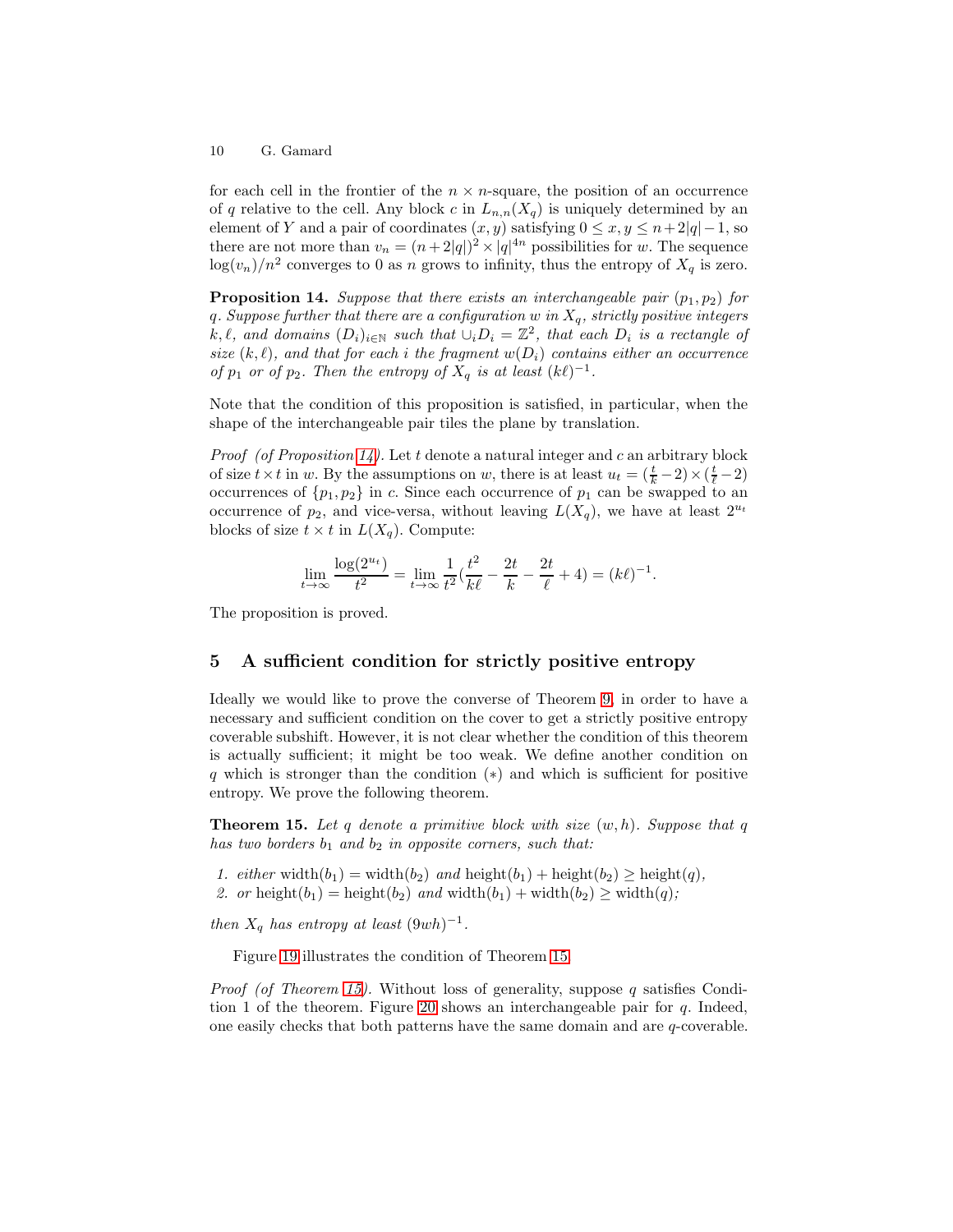

<span id="page-10-1"></span>Fig. 19. Sufficient condition to have an interchangeable pair. Note that  $b_1$  and  $b_2$  may overlap.

Moreover they are different, otherwise we would have  $(b_1\ominus b_2)\oplus q = q\oplus (b_2\ominus b_1)$ , with  $\ominus$  denoting horizontal concatenation and  $\oplus$  denoting vertical concatenation. This situation implies that  $q$  is not primitive by [\[7,](#page-11-14) Theorem 3]. This pair tiles the plane (see Figure [21\)](#page-10-3), so Proposition [14](#page-9-1) implies that  $X_q$  has strictly positive entropy. Moreover, the tiling on Figure [21](#page-10-3) shows that there is at least one occurrence of the pair in each rectangle of size  $(3w, 3h)$ , thence the bound on the entropy.



<span id="page-10-2"></span>Fig. 20. An interchangeable pair for Theorem [15.](#page-9-2)

<span id="page-10-3"></span>Fig. 21. The interchangeable pair for Theorem [15](#page-9-2) tiles the plane.

# <span id="page-10-0"></span>6 Conclusion

**Results.** We showed that the set of q-coverable  $\mathbb{Z}^2$ -words is a subshift of finite type, for all  $q$ . Then we gave a necessary condition and a sufficient condition on  $q$ for this subshift to have strictly positive entropy. These conditions were not quite identical, but close; we also gave a lower bound on the entropy when the sufficient condition is satisfied. This lower bound used the concept of interchangeable pair; we showed that any coverable subshift with strictly positive entropy has interchangeable pairs.